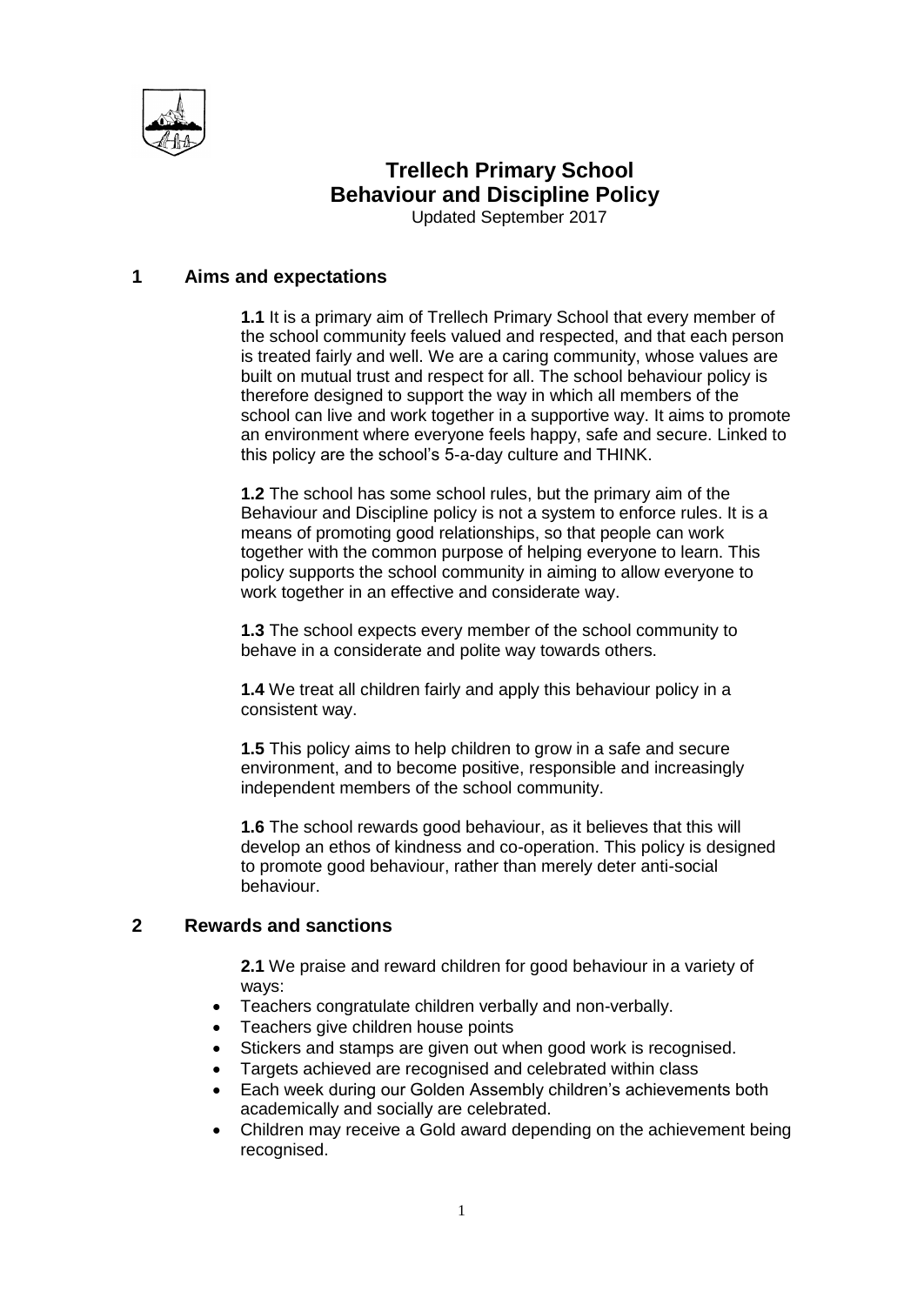- We distribute merits to children either for consistent good work or behaviour, or to acknowledge outstanding effort or acts of kindness in school.
- We award weekly Stars of the Week certificates 2 per year group
- Every half term one pupil from every year is recognised as Student of the Half Term and rewarded with the class trophy.
- Pupils are encouraged to take on roles and responsibilities that reinforce the school's positive approach to behaviour and attitude e.g. Ambassadors, House Captains, Reading Buddies

**2.2** The school acknowledges all the efforts and achievements of children, both in and out of school through the weekly Golden Assembly celebration and Trellech's Got Talent Board

**2.3** The school employs a number of sanctions to enforce the school rules, and to ensure a safe and positive learning environment. We employ each sanction appropriately to each individual situation.

- We expect children to listen carefully to instructions in lessons. If they do not do so, we ask them either to move to a place nearer the teacher, or to sit on their own.
- We expect children to try their best in all activities. If they do not do so, we may ask them to redo a task.
- If a child is disruptive in class, the teacher reprimands him or her. If a child misbehaves repeatedly, we isolate the child from the rest of the class until they calm down, and are in a position to work sensibly again with others. This isolation is either within sight of a teacher or the headteacher and is for a short, timed period only.
- The safety of the children is paramount in all situations. If a child's behaviour endangers the safety of others, the class teacher stops the activity and prevents the child from taking part for the rest of that session.
- If a child threatens, hurts or bullies another pupil, the class teacher records the incident and the child is sanctioned. A deliberate act that causes harm to another child results in a 'Red' letter and a phone call to parents to explain the behaviour with a view to ensuring consistent messages from home and school that it is never acceptable to hurt another child in a way that is not accidental. If a child repeatedly acts in a way that disrupts or upsets others, the school contacts the child's parents and seeks an appointment in order to discuss the situation, with a view to improving the behaviour of the child.
- Anti-social or dangerous behaviour during break time will result in the child missing break outside and remaining inside to work or read.
- Any child who misses break and is required to remain in the classroom will be accompanied by a staff member and will need to explain their actions listing why they missed break, what they did and what they have learnt.

#### 3 **Class Sanctions and Rewards system**

**3.1** The class teacher discusses the school expectations with each class. In addition to the school expectations, each class also has its own classroom code, which is agreed by the children and displayed on the wall of the classroom. In this way, every child in the school knows the standard of behaviour that we expect in our school. If there are incidents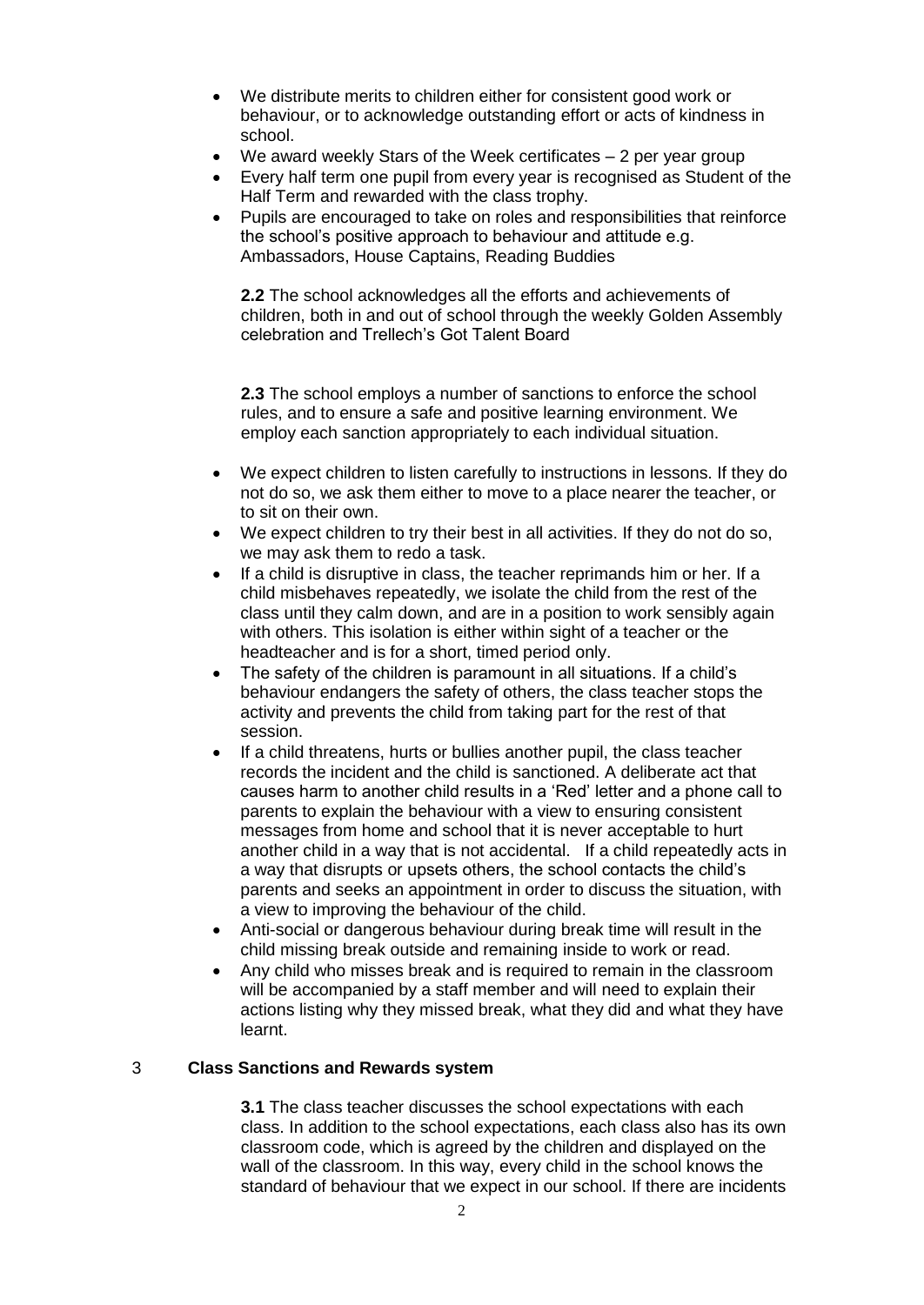of anti-social behaviour, the class teacher discusses these with the whole class during an appropriate time.

3.2 Foundation Phase Traffic light system

- Gold celebrated as a role model
- Green- every child starts on Green every day
- Amber 5 minutes off the next break time on the infant yard supervised by duty staff with no interaction
- Red 10 minutes off next break time on the infant yard supervised by duty staff with no interaction

3.3 Key Stage Two Class Charter/House Point System

- Gold Award 5 House Points
- Green every child starts Green every day
- Amber lose 2 class House Points
- Red 2 Amber sanctions will trigger a class red which will lose 5 class House Points

**3.4** The school does not tolerate bullying of any kind. If we discover that an act of bullying or intimidation has taken place, we act immediately to stop any further occurrences of such behaviour. While it is very difficult to eradicate bullying, we do everything in our power to ensure that all children attend school free from fear. The school's antibullying policy contains more detailed information and is available within the school's policy folder and on the school website.

**3.5** All members of staff are aware of the regulations regarding the use of force by teachers, as set out in DfEE Circular 10/98, relating to section 550A of the Education Act 1996: *The Use of Force to Control or Restrain Pupils.* Teachers in our school do not physically sanction children. Staff only intervene physically to restrain children or to prevent injury to a child, or if a child is in danger of hurting him/herself. The actions that we take are in line with government guidelines on the restraint of children. All staff has undergone Manual Restraint Training provided by Monmouthshire Education Authority using the approved method "Team Teach"

# **4 The role of the class teacher**

**4.1** It is the responsibility of the class teacher to ensure that the school and class expectations are enforced in their class, and that their class behaves in a responsible manner during lesson time.

**4.2** The class teachers in our school have high expectations of the children in terms of behaviour, and they strive to ensure that all children work to the best of their ability.

**4.3** The class teacher treats each child fairly and enforces the classroom code consistently. The teacher treats all children in their class with respect and understanding.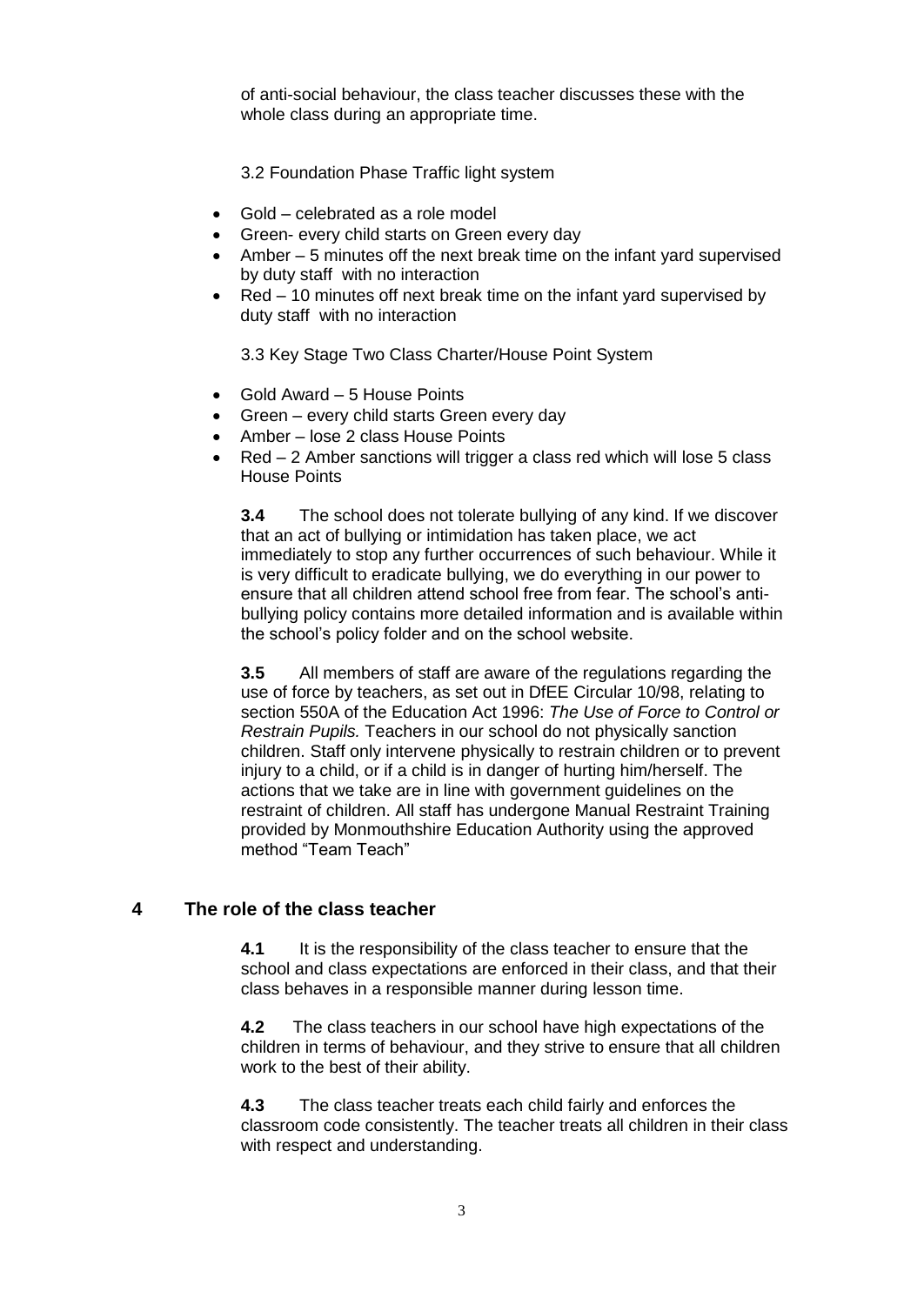**4.4** If a child misbehaves repeatedly in class, the class teacher keeps a record of all such incidents. In the first instance, the class teacher deals with incidents themselves in the normal manner. However, if misbehaviour continues, the class teacher seeks help and advice from the headteacher.

**4.5** The class teacher liaises with the SENCO, Cluster Additional Learning Needs Co-ordinator and external agencies, as necessary, to support and guide the progress of each child. The class teacher may, for example, discuss the needs of a child with the educational psychologist, school nurse or LA behaviour support service.

**4.6** The class teacher reports to parents about the progress of each child in their class, in line with the whole–school policy. The class teacher may also contact a parent if there are concerns about the behaviour or welfare of a child.

**4.7** Where necessary targets for behaviour are set and agreed with the child and the parents are informed of their progress towards achieving these.

**4.8** Should a child's behaviour continue to give cause for concern a Home School behaviour Book will be initiated which focuses on both the positive and negative aspects of a child's behaviour. Parents are expected to comment, sign and return the book daily.

## **5 The role of the headteacher**

**5.1** It is the responsibility of the headteacher, under the School Standards and Framework Act 1998, to implement the school behaviour policy consistently throughout the school, and to report to governors, when requested, on the effectiveness of the policy. It is also the responsibility of the headteacher to ensure the health, safety and welfare of all children in the school.

**5.2** The headteacher supports the staff by implementing the policy, by setting the standards of behaviour, and by supporting staff in the implementation of the policy.

**5.3** The headteacher keeps records of all reported serious incidents of misbehaviour.

**5.4** The headteacher has the responsibility for giving fixed-term suspensions to individual children for serious acts of misbehaviour. For repeated or very serious acts of anti-social behaviour, the headteacher may permanently exclude a child. Both these actions are only taken after consultation and advice from the LA Inclusion Officer, after school governors have been notified and in accordance with Welsh Assembly Guidelines.

## **6 The role of parents**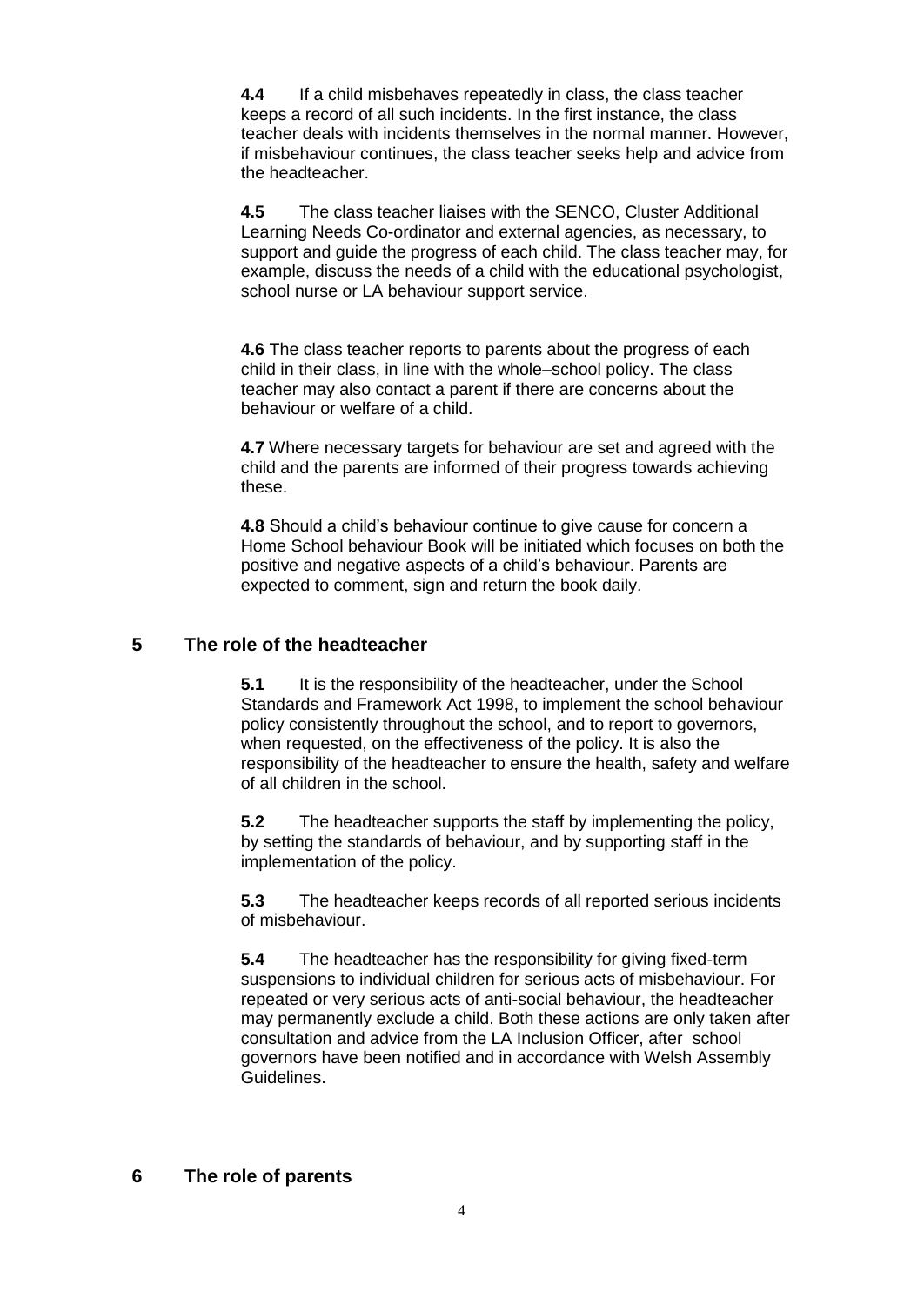**6.1** The school works collaboratively with parents, so children receive consistent messages about how to behave at home and at school.

**6.2** We explain the school expectations in the school prospectus, and we expect parents to read these and support them.

**6.3** We expect parents to support their child's learning, and to cooperate with the school, as set out in the home–school agreement. We try to build a supportive dialogue between the home and the school, and we inform parents immediately if we have concerns about their child's welfare or behaviour.

**6.4** Should a child's behaviour continue to give cause for concern a Home School behaviour Book will be initiated which focuses on both the positive and negative aspects of a child's behaviour. Parents are expected to comment, sign and return the book daily

**6.5** If the school has to use reasonable sanctions with a child, parents should support the actions of the school. If parents have any concern about the way that their child has been treated, they should initially contact the class teacher. If the concern remains, they should contact the Headteacher and finally, the Governing Body. If these discussions cannot resolve the problem, a formal grievance or appeal process can be implemented

## **7 The role of governors**

**7.1** The governing body has the responsibility of setting down these general guidelines on standards of discipline and behaviour, and of reviewing their effectiveness. The governors support the headteacher in carrying out these guidelines.

**7.2** The headteacher has the day-to-day authority to implement the school behaviour and discipline policy, but governors may give advice to the headteacher about particular disciplinary issues. The headteacher must take this into account when making decisions about matters of behaviour.

## **8 Fixed-term and permanent exclusions**

**8.1** Only the headteacher (or the acting headteacher) has the power to exclude a pupil from school. The headteacher may exclude a pupil for one or more fixed periods, for up to 45 days in any one school year. The headteacher may also exclude a pupil permanently. It is also possible for the headteacher to convert fixed-term exclusion into a permanent exclusion, if the circumstances warrant this.

**8.2** If the headteacher excludes a pupil, they inform the parents immediately, giving reasons for the exclusion. At the same time, the headteacher makes it clear to the parents that they can, if they wish,